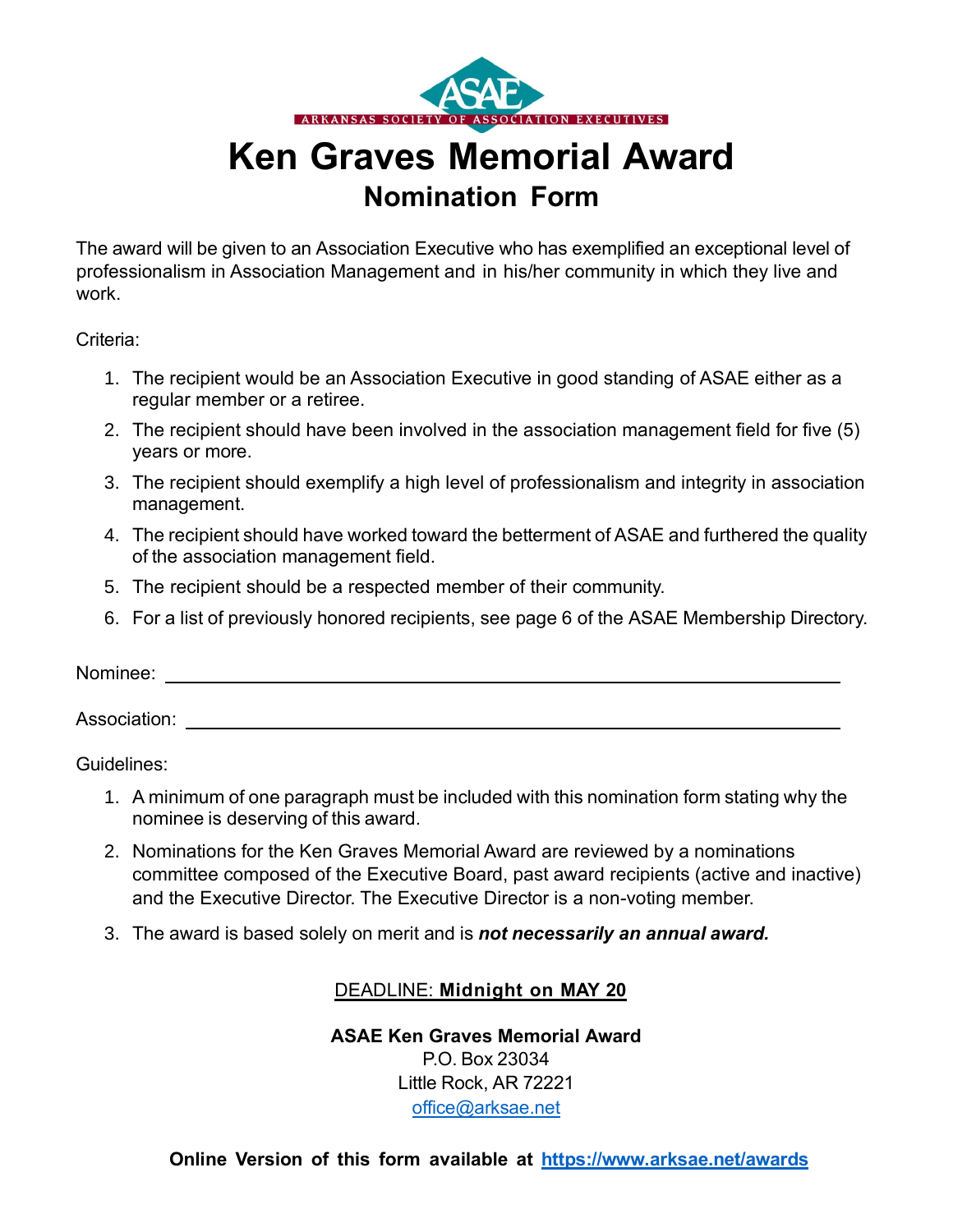

# **ASAE Partner of the Year Award Nomination Form**

This award should be presented to an associate member (individual or company) who has demonstrated exemplary support of the association community and supports ASAE's programs by their attendance and willingness to help with projects when called upon. Financial support can be a consideration but is not a requirement.

Criteria:

- 1. The recipient would be an Associate Member or Partner in good standing of ASAE.
- 2. The recipient should have worked toward the betterment of ASAE and furthered the quality of the associations programming and events.
- 3. The recipient should be a respected member of their community.

| Nominee: |  |  |
|----------|--|--|
|          |  |  |

Organization:

Guidelines:

- 1. A minimum of one paragraph must be included with this nomination form stating why the nominee is deserving of this award.
- 2. Nominations for the Partner of the Year Award are reviewed by a nominations committee composed of three association executives selected by the President.
- 3. The award is based solely on merit and is *not necessarily an annual award.*

### DEADLINE: **Midnight on MAY 20**

**ASAE Partner of the Year Award** P. O. Box 23034 Little Rock, AR 72221 [office@arksae.net](mailto:office@arksae.net)

**Online Version of this form available at <https://www.arksae.net/awards>**